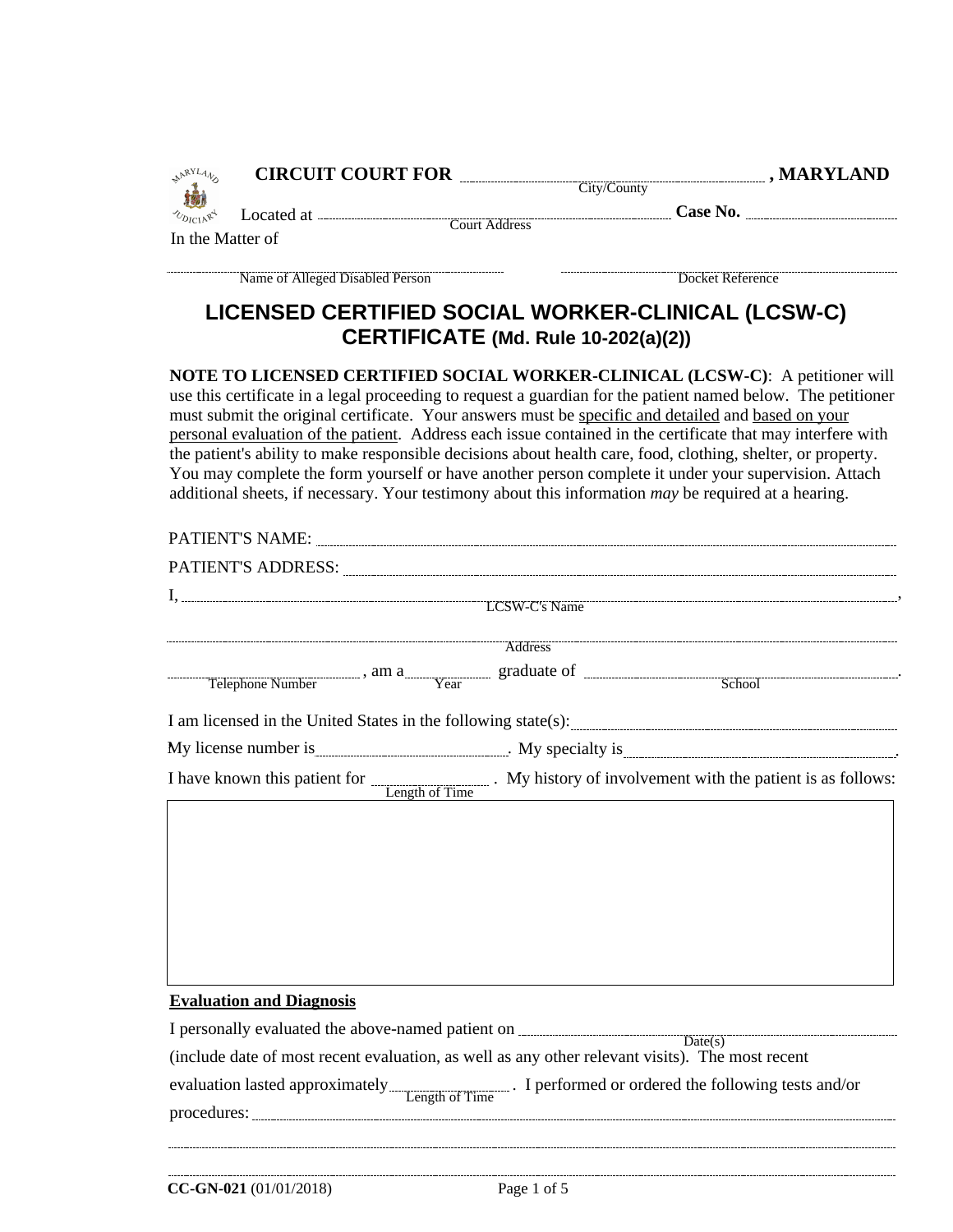|  |  |  | I communicated with the patient in the following manner: |  |
|--|--|--|----------------------------------------------------------|--|
|  |  |  |                                                          |  |

| . .<br>н |
|----------|
|----------|

| $\Box$ Other language or means (explain): |  |
|-------------------------------------------|--|
|                                           |  |

Upon examination of the patient, I report the following findings:

# **PHYSICAL AND MENTAL CONDITIONS**

# **Physical conditions**

None

 $\Box$  The patient has the following physical diagnoses:

| Overall physical health: $\Box$ Excellent $\Box$ Good $\Box$ Fair $\Box$ Poor<br>Explain:               |
|---------------------------------------------------------------------------------------------------------|
| Overall physical health will: $\Box$ Improve $\Box$ Be stable $\Box$ Decline $\Box$ Uncertain           |
| Explain:                                                                                                |
|                                                                                                         |
| <b>Mental conditions</b>                                                                                |
| $\Box$ None                                                                                             |
| $\Box$ The patient has the following mental (DSM) diagnoses:<br>Axis I.                                 |
| $\Box$ Mild $\Box$ Moderate $\Box$ Severe<br>Axis II.                                                   |
| $\Box$ Mild $\Box$ Moderate $\Box$ Severe<br>Other:                                                     |
| $\Box$ Mild $\Box$ Moderate $\Box$ Severe                                                               |
|                                                                                                         |
| Overall mental health will: $\square$ Improve $\square$ Be stable $\square$ Decline $\square$ Uncertain |
| If improvement is possible, the individual should be re-evaluated in weeks.                             |
| The mental diagnosis/diagnoses affect functioning as follows:                                           |
|                                                                                                         |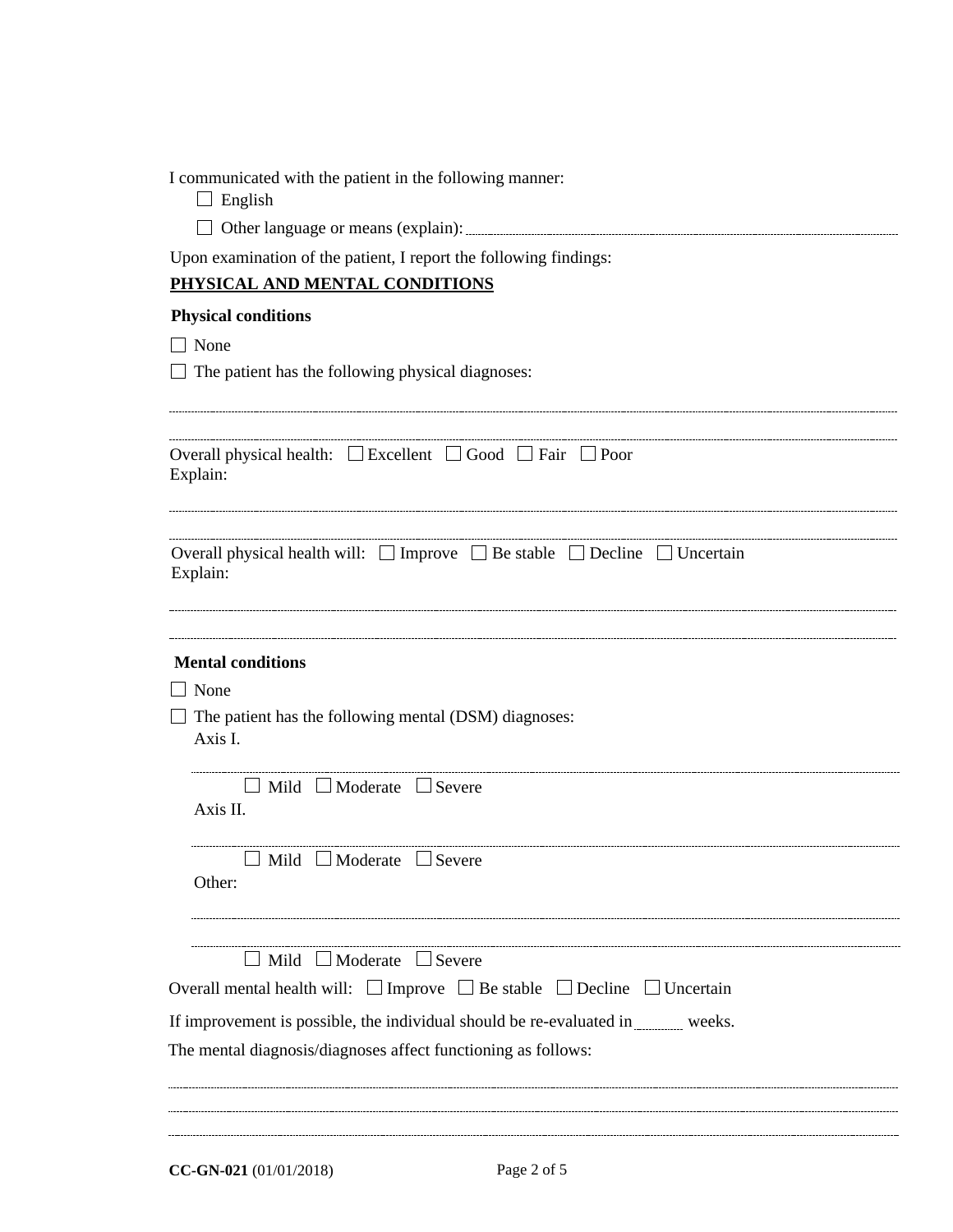| Explain:                                                                                                                                                  |                                                                                                         |                 |
|-----------------------------------------------------------------------------------------------------------------------------------------------------------|---------------------------------------------------------------------------------------------------------|-----------------|
|                                                                                                                                                           |                                                                                                         |                 |
|                                                                                                                                                           |                                                                                                         |                 |
|                                                                                                                                                           | Have any reversible causes of mental impairment been evaluated and treated (e.g., coma)?                |                 |
| $\Box$ Yes $\Box$ No $\Box$ Uncertain                                                                                                                     |                                                                                                         |                 |
| Explain:                                                                                                                                                  |                                                                                                         |                 |
| <b>List all medications:</b>                                                                                                                              |                                                                                                         |                 |
| <b>Name</b>                                                                                                                                               | <b>Purpose</b>                                                                                          | Dosage/Schedule |
|                                                                                                                                                           |                                                                                                         |                 |
|                                                                                                                                                           |                                                                                                         |                 |
|                                                                                                                                                           |                                                                                                         |                 |
|                                                                                                                                                           |                                                                                                         |                 |
|                                                                                                                                                           |                                                                                                         |                 |
| Reversible or temporary somatic factors<br>could improve with time, treatment, or assistive devices?<br>$\Box$ Yes $\Box$ No $\Box$ Uncertain<br>Explain: | Are there factors (e.g., hearing, vision or speech impairment, etc.) that incapacitate the patient that |                 |
|                                                                                                                                                           |                                                                                                         |                 |
| <b>COGNITIVE FUNCTION</b><br><b>Alertness/level of consciousness</b>                                                                                      |                                                                                                         |                 |
| Describe below or $\Box$ in attachment                                                                                                                    | Overall impairment: None Mild Moderate Severe Non-responsive                                            |                 |
|                                                                                                                                                           |                                                                                                         |                 |
|                                                                                                                                                           |                                                                                                         |                 |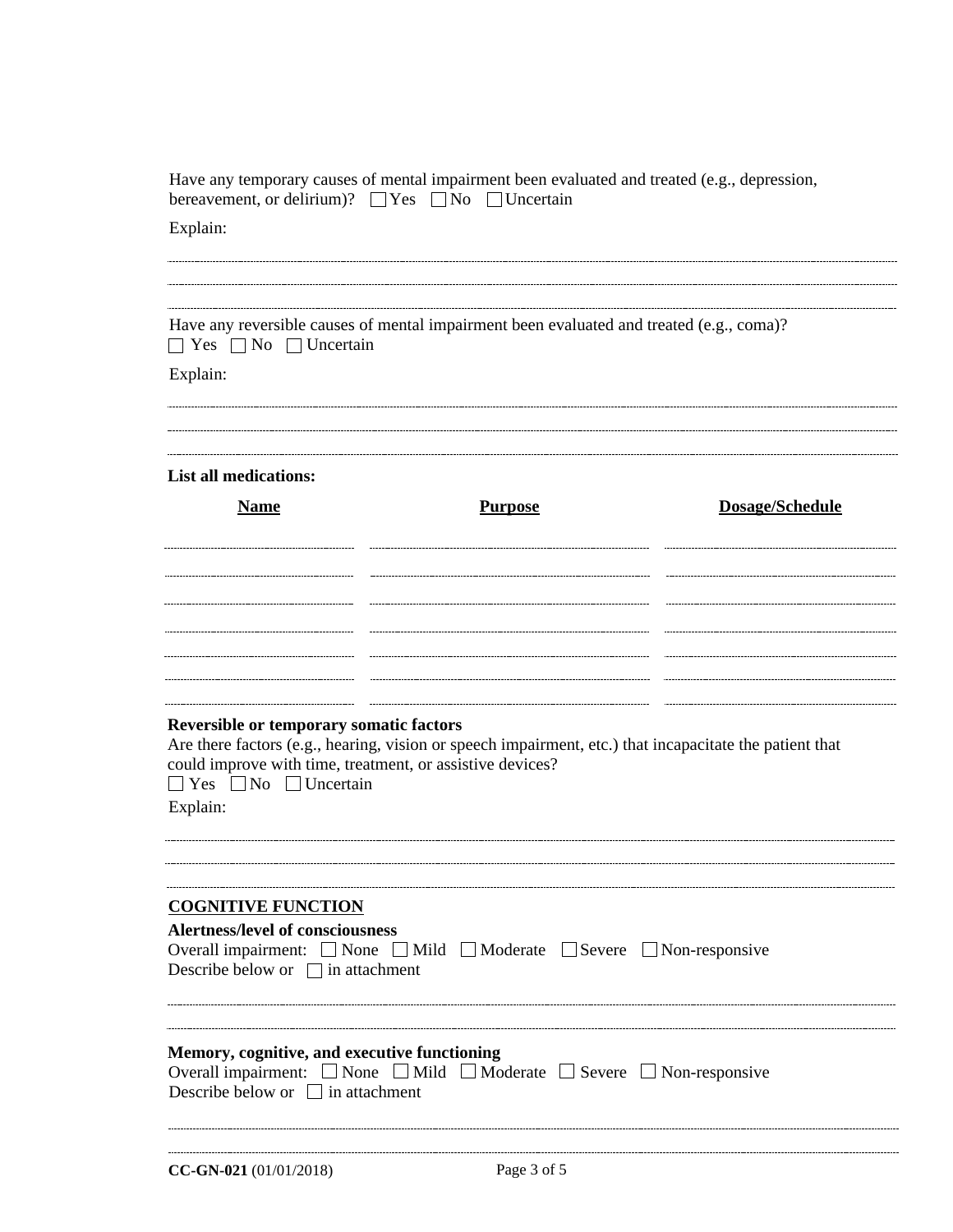#### **Fluctuation**

| Symptoms vary in frequency, severity, or duration: $\Box$ Yes $\Box$ No $\Box$ Uncertain |  |  |
|------------------------------------------------------------------------------------------|--|--|
| Describe below or $\Box$ in attachment                                                   |  |  |

#### **EVERYDAY FUNCTIONING**

The patient **is capable** of performing the Instrumental Activities of Daily Living (IADLs) (select all that apply):

- $\Box$  Managing finances effectively
- $\Box$  Managing transportation needs
- Managing communication (e.g., telephone and mail)
- $\Box$  Managing medication
- $\Box$  Other executive functions (describe):

The patient **is capable** of participating in the following civil or legal matters (select all that apply):

- $\Box$  Signing documents
- $\Box$  Retaining legal counsel
- $\Box$  Participating in legal proceedings
- $\Box$  Other (describe):

### **Need for Guardian of Person**

 $\Box$  In my professional opinion, within a reasonable degree of certainty within the social work profession, the patient has a disability which **(select one)**  $\Box$  does  $\Box$  does not prevent him/her from making or communicating **any** responsible decisions concerning his/her **person**.

### **OR**

 $\Box$  In my professional opinion, within a reasonable degree of certainty within the social work profession, the patient has a disability which **(select one)**  $\Box$  does  $\Box$  does not prevent him/her from making or communicating **some** responsible decisions concerning his/her **person**. The patient, for example, is able to make decisions regarding:

but is unable to make decisions regarding:

**CC-GN-021** (01/01/2018) Page 4 of 5